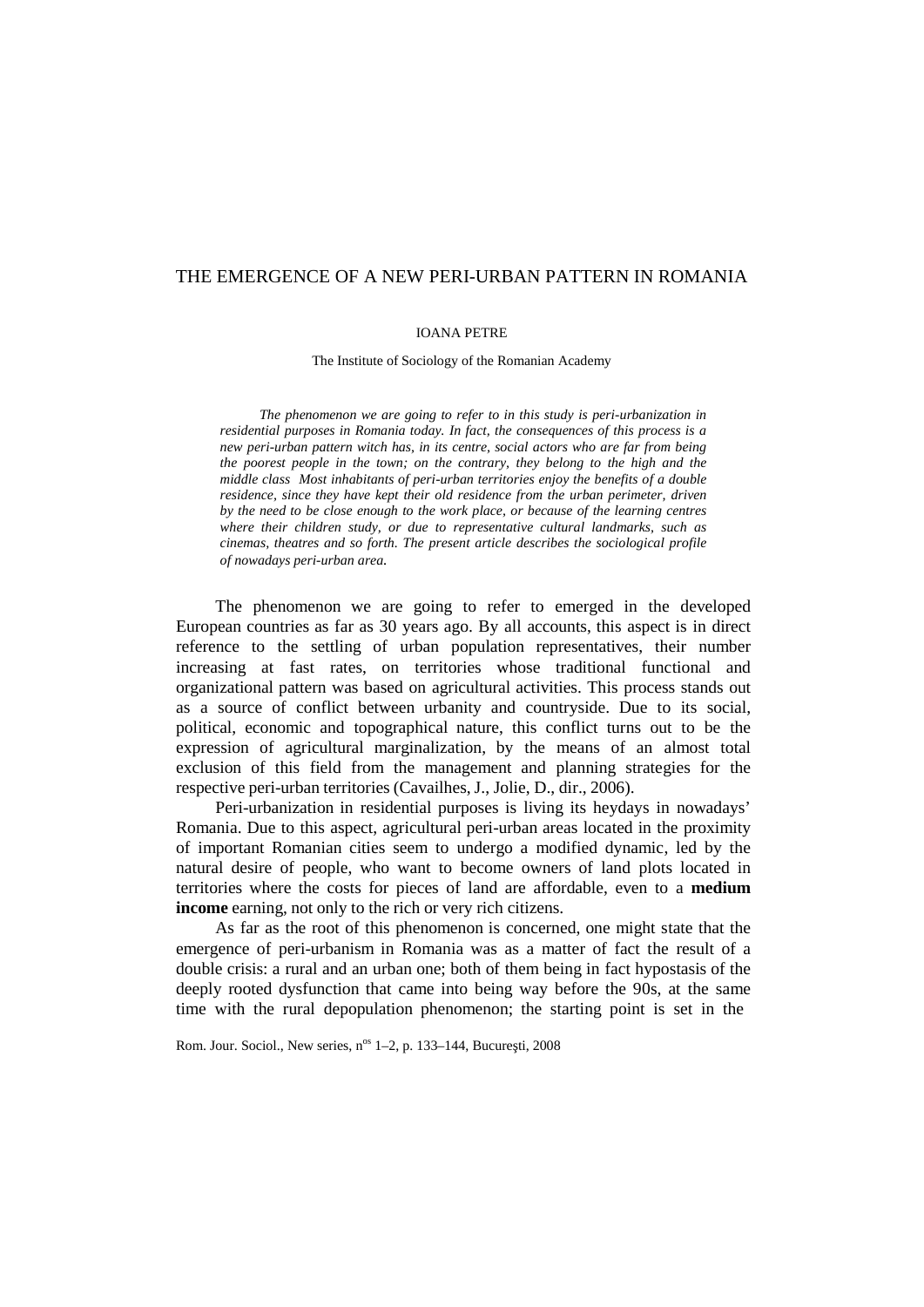migration from rural areas to urban ones, as a result of massive industrialization, accompanied in its turn by an urbanization just as spectacular as the industrialization itself.

For the moment, both in the developed European countries, and in countries such as Romania, peri-urbanization means, in fact, dealing with a different type of urbanization.

One has to emphasize the first fundamental difference between the *old peri urban pattern* and the one emerging nowadays:

– the *old pattern* used to assume that peri-urbanization was located rather on the outskirts of the city, or inside an urban marginality, being characterized by maximum and multilateral poverty, an area where 'the losers' living in the city used to flock;

– in return, *the new peri-urban pattern* has in its centre social actors who are far from being the poorest people in the town; but on the contrary, they belong to the high and the middle class (Caruso, G., Peetters, D., Cavailhes, J., Rounsevell, M., 2007).

Therefore, in the beginning of the XXIth century we were witnessing a *silent mutation*, several issues of interest arising out of it, from the social and sociologic point of view – namely new *ways of occupying rural territories*. The concern for issues regarding the occupancy of rural space has been drawing the public attention and the political one for decades, but in the last 15–20 years it has been experiencing an enhanced intensity. The theoretical frame of the issues regarding the emergence of new types of community would be the one of *geopolitical function for occupancy of the national territory by specific human communities.* Simultaneously with the orientation of political and scientific speeches towards the necessity of repopulating rural depopulated areas and also towards the fight against rural depopulation, there emerges a new type of human community, having a special relation with both rural and urban areas. (Jean,B., 1992).

When taking a closer look at the map of a big city, such as the Romanian Bucharest, the French Paris, or the Canadian Québecetc., the land registers and the ownership certificates would point out that a great number of inhabitants pay taxes directed not only towards the "big city" (the metropolis), but also towards "the small village" on whose territory they have recently settled their residence. In other words, "the big city" cannot legally and instantaneously engulf the surroundings of the space where those inhabitants have established their residence. National statistics count them in as rural population who migrated from the city towards a village, although, taking into consideration many other points of view – such as work places, education, cultural matters and so forth – this is a strictly urban population).

On top of that, most inhabitants of peri-urban territories enjoy the benefits of a double residence, since they have kept their old residence from the urban perimeter, driven by the need to be close enough to the work place, or because of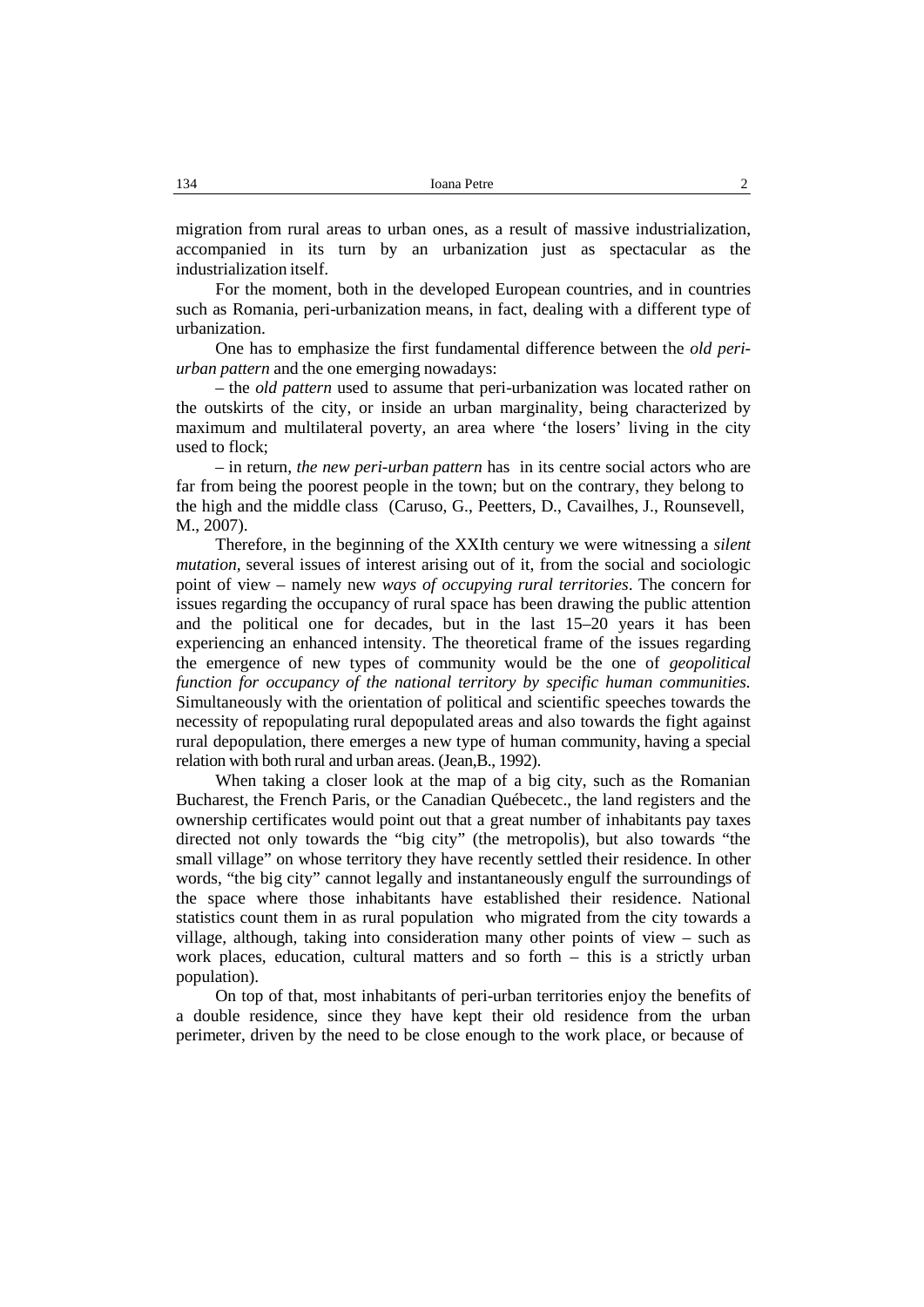learning centres where their children study, or due to representative cultural landmarks, such as cinemas, theatres and so forth.

Also there are to be found many members of the 'new socio-politic elites' who enjoy the benefits of a third or even forth residence, meant to be used when it comes to spending longer or shorter holydays – at the seaside, in the mountains, and not only in their own country, but also abroad.

This eclectic mixture of residential statuses possesses most surprising social consequences: regarding the collection of taxes, the fairness of electoral lists, the peri-urban and inter-urban means of transport and so forth. This is precisely why the problem of rural areas occupancy should undergo a thorough re-examination performed not only by the political group, but also by the sociological one.

*The shapes that are being put on by the occupancy of rural territories in the developed world* and even in less developed countries, such as Romania, have undergone radical changes during the last decades, and most probably they are going to be subjected to more modifications. For instance, the concept of "inhabited forest" (signifying 'continuously inhabited') was almost inexistent as far as 15–20 years ago, both as social fact and as notion used inside the sociological, politic or social discourse. About two decades ago, there was no mention about the existence of a significant social nucleus. And nowadays we're witnessing the exercise of huge pressure upon forested territories, phenomenon ending only after the irretrievable occupancy of these areas (achieved by people who establish their permanent residence there). We hereby make mention of the fact that these territories have has, as of late, a purely economic-touristic role.

All these mutations require a thorough review of the political and sociological discourses. From the communities' sociological point of view, not only in Romania, but in general, there's to be found a total lack of research activities, not to mention the missing paradigms.

## **THE SOCIOLOGICAL PROFILE OF NOWADAYS PERI-URBAN AREA**

In order to define the sociological profiles of the main peri-urban population categories existing nowadays, one should consider a *first general classification of the inhabitants of these areas*:

1) *The first category – the majority* – that was formed in Romania during the last 15 years and in the last three decades in Europe, is made up mostly of persons who came from urban areas in order to reside in the countryside adjacent to the town;

2) *The second category* – the one of native inhabitants – is the one that alienated part of their territory in favour of the new comers, generally because of the lack of financial security.

In what the first category is concerned, there are three phenomena offering an explanation for the settling of families originating from urban areas at the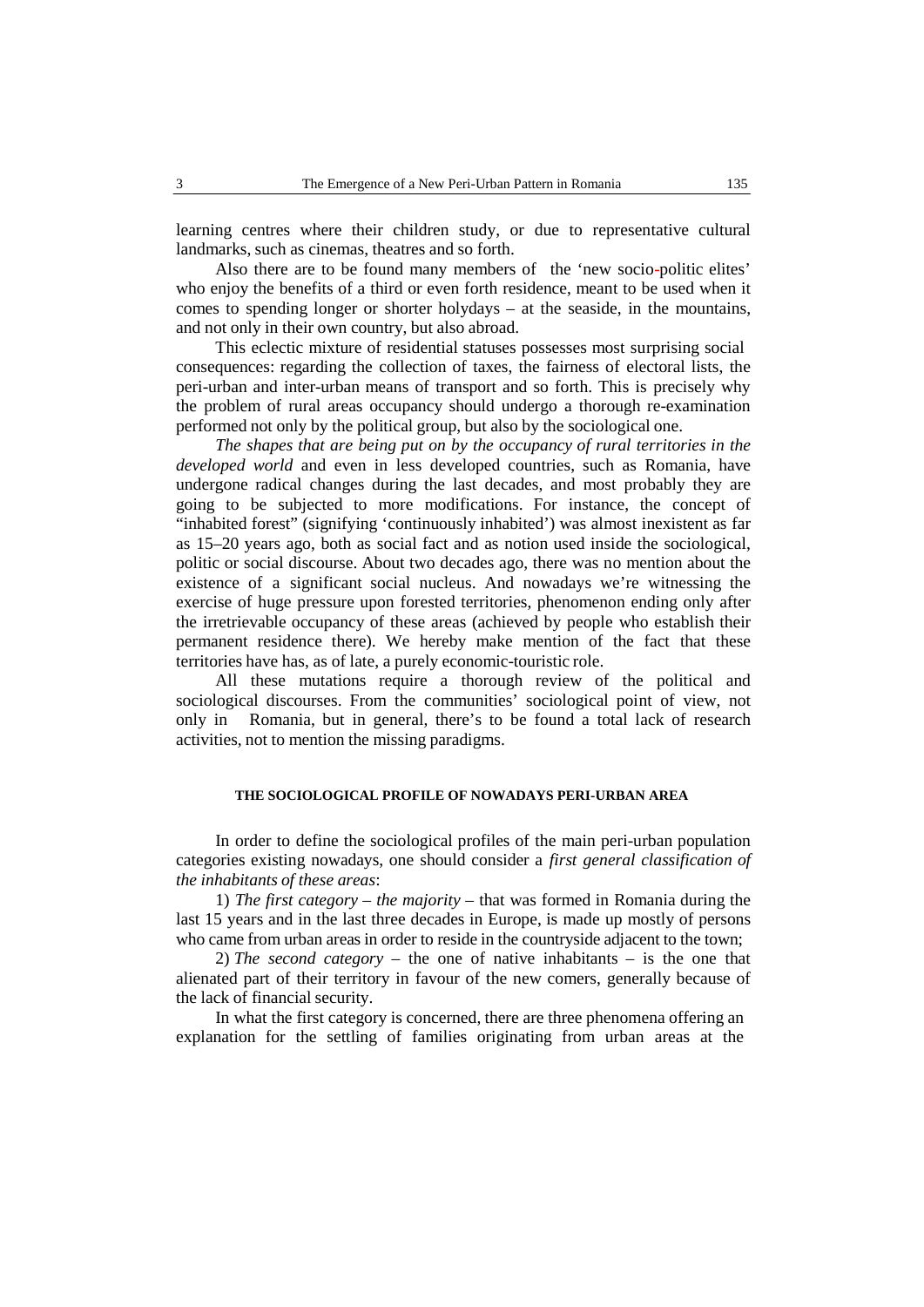countryside's outskirts of big cities. These phenomena belong to the evolution of the whole European territory, regardless whether they took place earlier or later.

1. The birth and the strengthening of a *middle class social category*, after having amassed enough capital in order to become home-owner residents outside the metropolis.

2. *The increasingly refuse of the old social urban values* and the emerging of the collective consciousness regarding the natural life frame.

3. *The reaction of rejecting* the previous urban lifestyle, solved by buying lands belonging to the proximity rural areas, and building individual housing spaces on them; the rejection was directed especially towards the most common form of occupancy of apartment houses, in neighbourhoods with blocks of flats, with no parks or other type of green space around. For millions of people living is such areas, life events unfold in a routine characterized by the lack of privacy. However, in Romania this feeling of rejection was doubled by a refutation of the *communist inhabiting pattern* in the so called 'match-boxes' made out of concrete, with no aesthetics or functions whatsoever. The new inhabitants of the small flats migrated to the city from the countryside, in search of a better paid work place and of a better life.

4. *The large scale access to public means of interurban transportation and to personal vehicles* as well as the development of the road infrastructure facilitated the development of such behavioural patterns, hence making possible the daily journeys within the city, from the town to the residential area.

5. A series of *legislative measures favourable* to changing the permanent residence, that were not allowed in the past decades; besides, in communist countries owning a second house was not allowed, and the same applied when it came to multiple properties.

## **THE SOCIOLOGICAL CHARACTERISTICS OF FAMILIES ORIGINATING FROM THE BIG CITIES ARE SUBSEQUENTLY MENTIONED:**

\* Generally speaking, these families **are younger and more numerous** in comparison to the ones from the departure or arrival communities, being made up of **four-five persons**, respectively husband and wife, their age varying (in the 20–40 age group), with two or three children. In other words**, single persons are almost non-existent** in this stage of the residential peri-urban perimeter, as the desire for 'taking roots' is rather being approved by families, not by single persons. The search for a house outside the alienated space of the city begins especially after having established and consolidated a family, due to the peace, calm, greeneries, freedom and beautiful landscapes.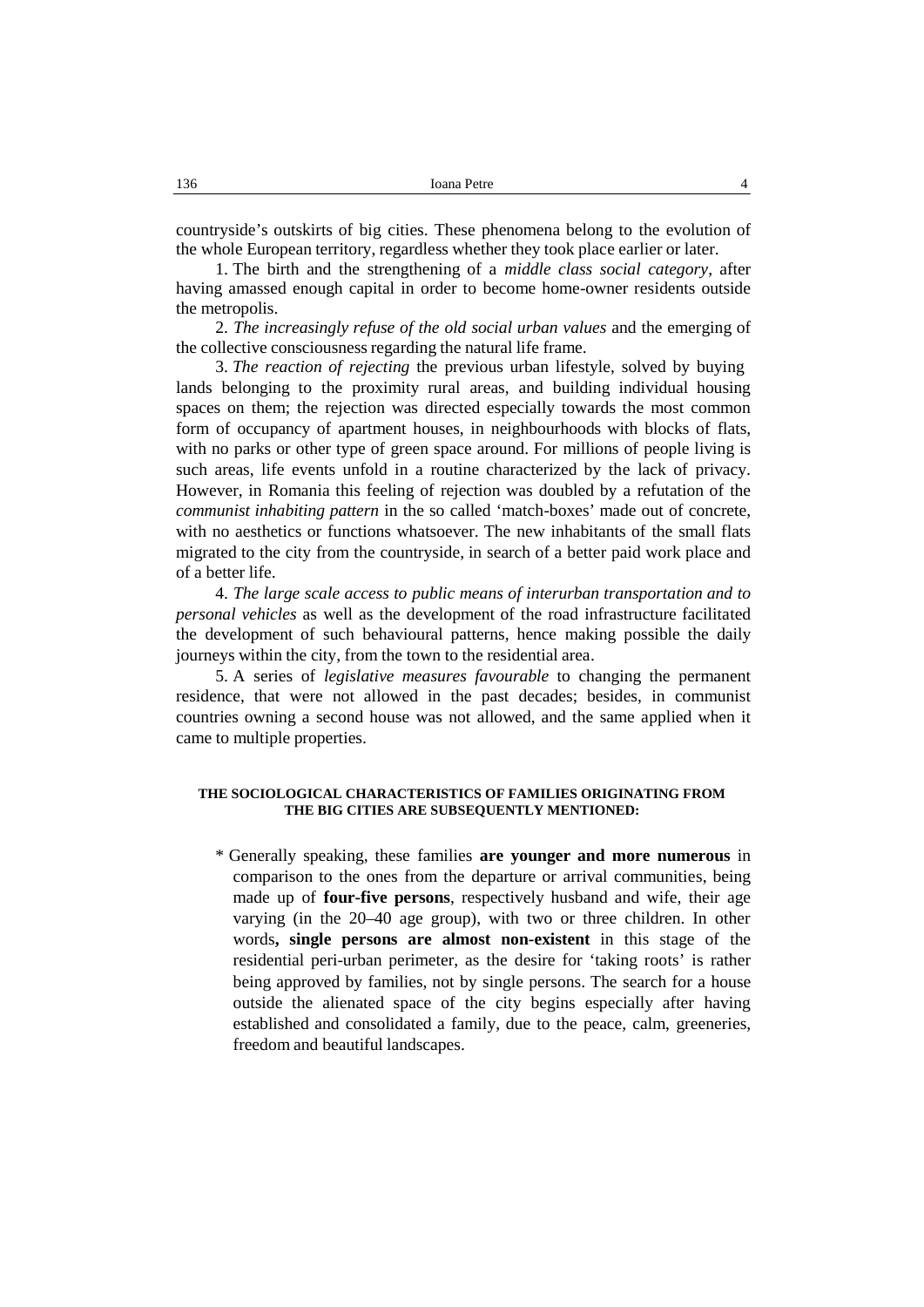- \* The second characteristic of these families is the individual ownership of their house and of the adjacent plot of land (its size varies, it can be smaller or larger). Despite the fact that individual houses are the norm, small detached houses have been built, or mini-blocks of flats – offered for rent to the newcomers by their business orientated owners, who did not hesitate to seize the opportunity and build housing in the peri-urban areas, in order to rent them later on.
- \* The members of these families are being counted in the national statistics as *active migrants*, because despite having changed their residential location, most of them did not give up the working place and/or their occupation. *The activity rate of peri-urban population*, that was originally urban, is greater than the local one. Thanks to public transport means and to road infrastructure, pendular mobility has turned into a rule, despite the higher costs involved: the increasing of transport time and of its costs (fuel and car maintenance), the need to buy a second family car and so forth. One has to emphasize the fact that all these tribulations have a negative effect on the environment, by altering it step by step, in a way that's beyond control.
- \* Finally, the forth sociologic characteristic of these families resides in the *urban culture* they have. By changing their residence, the new comers also bring with them their previous lifestyle, their shopping habits, their freetime activities or the ways of using public services and so on.

## **SOCIOLOGICAL CHARACTERISTICS OF LOCAL RURAL POPULATION**

As mentioned above, peri-urbanisation has been carried on territories inhabited and cultivated by native populations. Some of these territories have been alienated – by means of selling them to urban families wanting to change their residence in a more natural and less polluted surrounding. The local inhabitants who continue to dwell there make up a *distinct social body*, separated from the 'social body' of the new comers, and receiving them as an alien layout. In other words, the old rural 'social body' does not identify itself with the new one, stemming from the urban area.

*The farmers or the peasants* make up the socio-occupational category standing as the representative category of the traditional 'social body'. But under the new conditions they become a minor marginal social strata, with an insignificant role when compared to the active population residing in these peri urban areas.

For instance, according to a series of French national statistics, farmers represent no more than 5% of the total active population, although they occupy 52% of the national territory (Larchers, Gerard, 2007). Nowadays, Romanian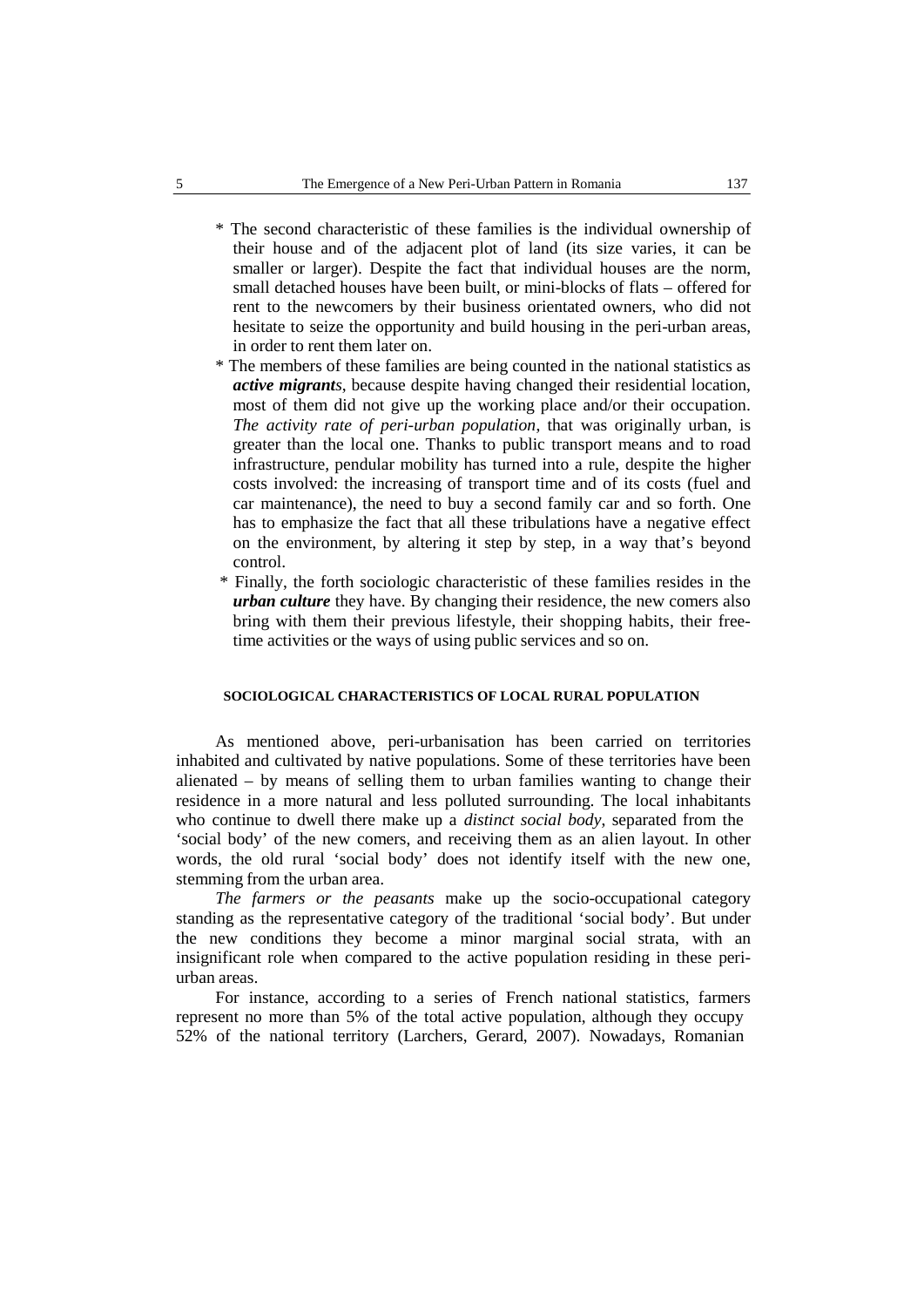farmers do not face a similar situation. Their share from the total of active or working population is larger, when compared to other developed European countries (around 30%).

The general depiction of the nowadays socio-geographical structure of France, according to the author quoted above, looks like this:

– 8 millions inhabitants residing in the peri-urban area, this is equivalent to 15% of the whole population, and 22% of the surface,

– urban population occupies 7% of the territory and 60% of the whole population of France,

– rural population numbers 30 million persons, this is equivalent to 24% of the whole population and 70% of the surface.

*Defining the identity of the nowadays peri-urban population*

In order to define as precisely as possible this identity, one needs, first of all, to resort to the concept of "*free will*" in its acceptation as freedom to choose. From this point of view, nowadays there are two types of peri-urban population: one of them lives in the peri-urbanized area because of a *choice made by themselves*, while the other one resides here out of *obligation* or forced by circumstances**.**

In the equation drawn for defining the identity, except for the notion of '*free choice*', one also has to insert the *concept of exclusion.* This way, there emerges another classification of the nowadays peri-urban population, divided into two other categories:

a) *Those persons who managed to achieve their dream of benefiting from the advantages offered by both urban and rural patterns and*

b) *Those who find themselves in situations that exclude them from these opportunities.*

Another classification of nowadays peri-urban territories, able to bring its contribution to a more precise definition of the identity of its inhabitants, has been published by Gerard Larcher in his work *Les avenir des espaces periurbains* (Larcher, G., 2007): *peri-urban residential areas* and *peri-urban areas in crisis.* In the peri-urban residential areas, social life and associative activities come into being and get developed almost exclusively in the interior of the newcomers' communities, while the neighbourhood relations with the peri-urban crisis area are rather frail. This way it emerges a phenomenon of *socio-residential enclaves* reflected upon the newcomers. On the other hand, native inhabitants picture themselves as being excluded from this lifestyle – especially young people get to have this feeling – and this way they develop *aggressive behavioural patterns* (directed at cars, shops, or other goods symbolising the world that excludes them).

Identity becomes questionable both to the population located in the peri urban area and to the residents of the crisis peri-urban zone. Finding a new identity seems to be as necessary for the inhabitants torn from their usual surroundings, the urban environment, and rooted in a rural area; the same applies to the old rural inhabitants, who feel like they've been excluded, so they try to find their roots and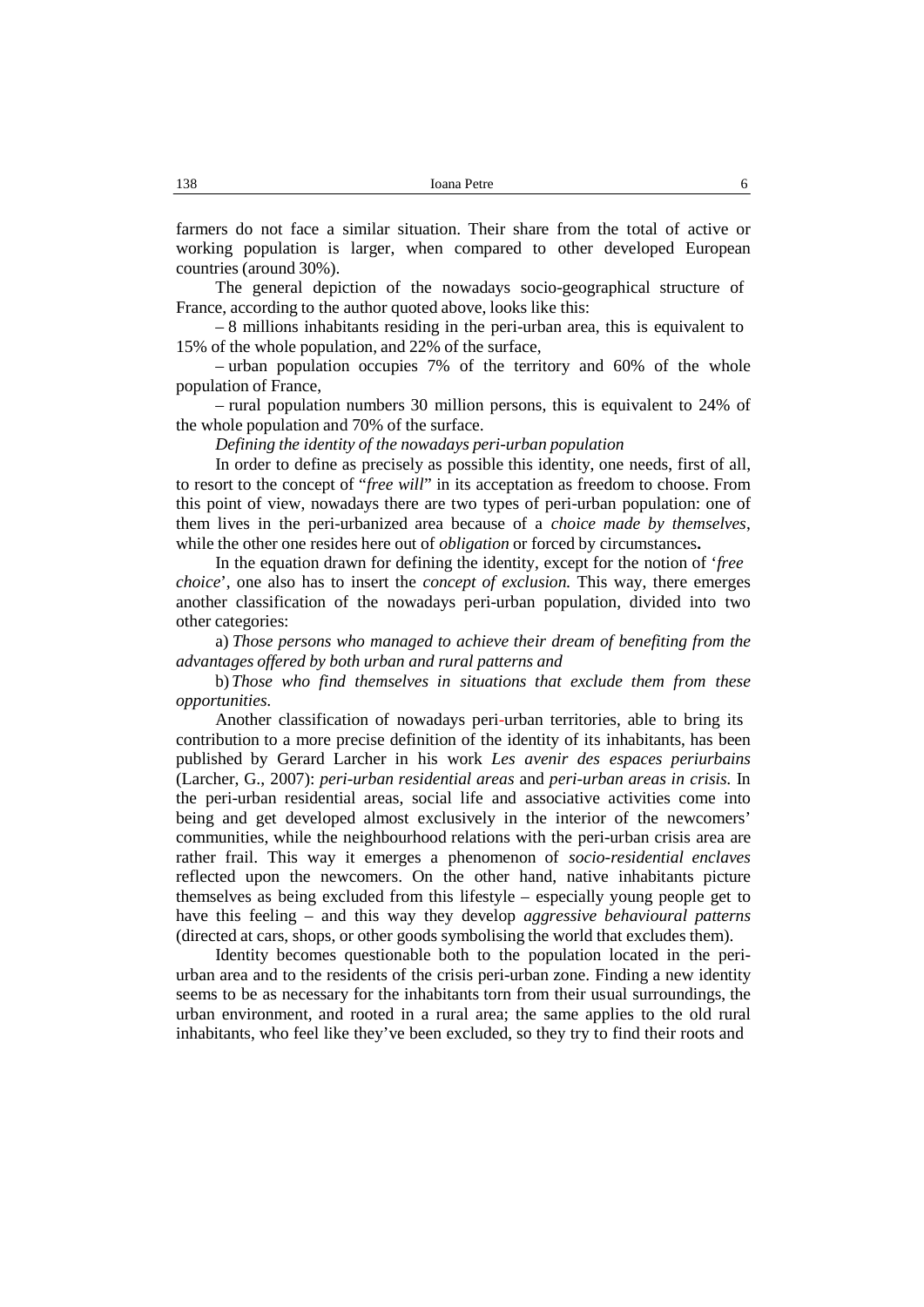traditions again, in a bid to revalue them and confer them a new value in the new given conditions.

This process of identity construction can turn out to be useful to inhabitants of both areas, including native peasants, able to put their knowledge to advantage within the new circumstances, such as agro-livestock activities, industrial artisanal production, rural tourism (hotels, motels, boarding houses) and so forth.

All in all, one might say that the nowadays peri-urban population is an extremely complex category in search for identity, as the present stand of periurban areas is at the crossroad of two different identities (urbanity and rurally). They are still behaving like 'moving boundaries', continually expanding their territories; if this extension is not properly administrated, it might end up by leading towards an uniform urban lifestyle, causing the loss of positive aspects belonging to the natural and unpolluted rural way of life.

#### **THE COMING INTO BEING OF THE NEW PERI-URBAN PATTERN IN BIG ROMANIAN CITIES**

The following paragraphs represent an attempt at decelerating the *main factors* that led to the proliferation of the field built on a rural-agricultural Romanian territory. At the same time, it is going to draw a comparison between the evolution of Romanian peri-urbanization and the one belonging to the European developed areas.

The nowadays peri-urban areas of cities such as Bucharest, Cluj, Brasov, Constanta and so forth emerged out of the request and possibilities of certain categories of people to live in a house situated in a residential area endowed with both rural and urban characteristics. At the same time, as we've previously mentioned, they benefit from the advantages offered by both environments: natural space, free of pollution, and the most modern technical-urbanistic facilities (streets, pipe canalization, central heating, running water and others .

While we're at this we might as well mention the fact that not only in our country, but also in other countries where this process unfolded, it has come to a serious lack of balance between the rural area and the surrounding environment (Dubost, Fr., 2003).

Despite the fact that a significant segment of the Romanian population got poorer after 1990, there were categories that thrived, and they managed to amass enough capital in order to trigger (as a releaser) the emergence of the new peri urban Romanian pattern, namely a peri-urban area inhabited by people with a *large fortune* and an educational level above the average.

The new method of urbanizing by putting pressure on the agricultural areas is part of the strictly residential mobility category, sometimes taken only as a holiday destination, without being accompanied by the massive industrialization of the occupied territory, as it happened between the 60s and 70s. On the contrary, the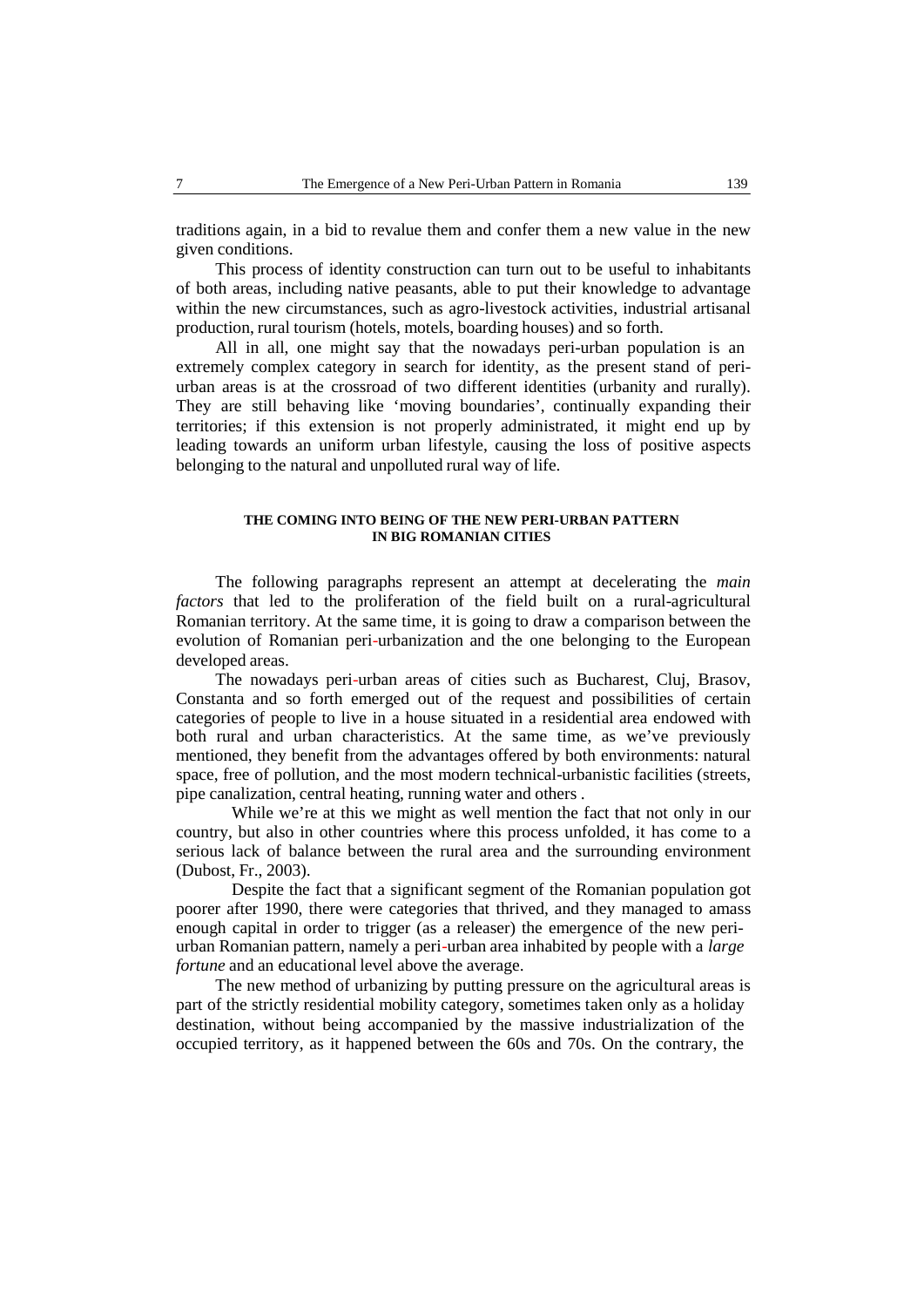reason for creating this type of residential area is precisely the attempt to *shelter its inhabitants from the negative effects of industrial establishments*.

The areas standing out as the peri-urban territories of big cities are often to be found *along the important roads and highways of the country.* The rule shows that the new peri-urban pattern stretches out in a *circular way*, around big cities, getting its way into the traditional agricultural plots of land, usually to be found at 10-15 kilometres distance from the boundary of the city, and it also destroys it.This way, with each year passing, new residential zones emerged in the north and in the south, in the east and in the west of each important Romanian city, and in time they might become a distinct category of human communities, qualifying as distinctive areas because of their tendency to isolate themselves not only from the jumble and pollution characterising urban areas, but also from the traditional rural areas. By these means, the *social stratification* of the socio-occupational structures starts to manifest itself on the *residential level* too. But in socio-occupational strata permeability is not difficult to achieve, unlike in the case of residential peri-urban areas belonging to the new pattern. In this case, strata become almost impermeable: practically, these inhabited peri-urban areas turn into quasi isolated communities, and getting inside them seems unlikely, especially from the inferior strata. *The impermeably socio-residential strata are determined, in the first place, by the gap between extremely high incomes of the inhabitants of this area and the income earned by the other categories of population residing in the surroundings.*

According to an assessment, in the last couple of years, for the development of each peri-urban area, hundreds of hectares of plots of agricultural land have been rendered useless. And this is practically determined by the fact that these plots of land have had their destination changed. Implicitly, this triggered the alteration of the economical-geographical landscape of the country, because of replacing their agricultural destination with the 'building plot' one, and hundreds and hundreds of such pieces of land are being subjected to this treatment every year.

The development of the new peri-urban was achieved by the means of a specific process of migration from the urban to the rural, improving (at least from a formal point of view) the quality of the human capital belonging to the rural area. Despite the fact that statistics set out things this way, the reality shows that the new inhabitants of rural areas have their own villas, their own bank accounts, and also their high educational level, aspects which determine them not to take part to the life of the rural community where they have settled their residence. On the contrary, it occurs a phenomenon of 'residential enclavation', that determines not only an isolation from the village, as welcoming natural environment, but also from the alienated city, abandoned precisely because of the disagreements living in there involved.

From the point of view of the inhabiting and living facilities, the new peri urban space's characteristics are closer to the urban one, in the detriment of the rural lifestyle. Practically, these new communities have no connection whatsoever with the rural lifestyle, except for their houses being situated in the middle of a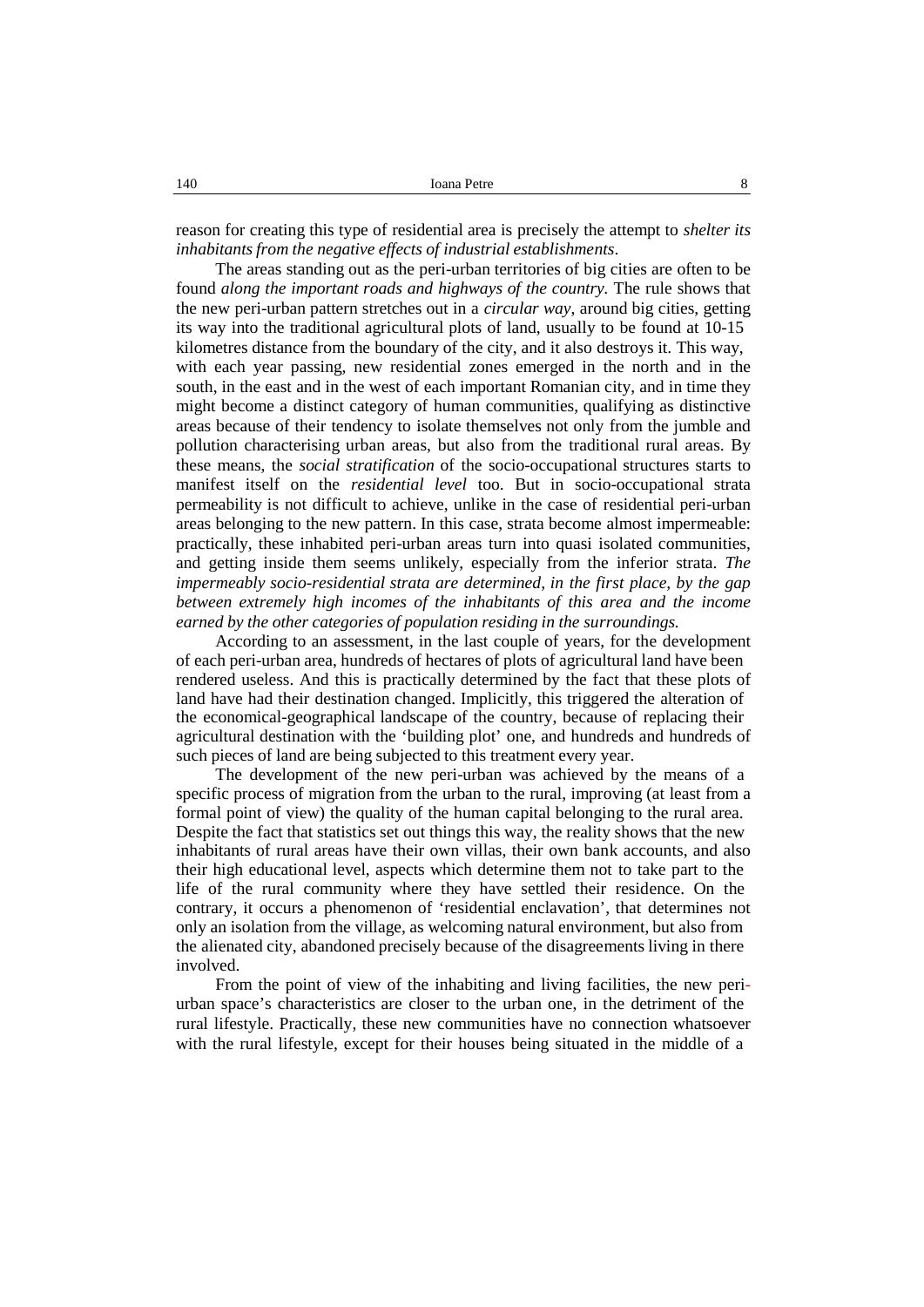natural frame. To a certain degree, the emerging and development of the peri-urban areas located in the proximity ofimportant cities, makes its contribution to the deterioration of the welcoming village pattern, at least when it comes to the dwindling category of agricultural used plot lands.

The starting point of the recent disintegration and restructuration of the Romanian's territory open space was determined by the urban pressure put on the rural-agricultural area. The nowadays peri-urbanization came into being as a result of a series of causes, the main ones being listed as it follows:

- a) *The proximity of important cities* situated at about 10–15 kilometres from the urban boundary. Next to the proximity aspect, one also has to take into consideration the development of road infrastructure, connecting the municipality and the county it belongs to, and also connecting it to the counties in the neighbourhood. In this context one also has to mention the daily continuous pendular movement, from the new residence to the work place, situated most of the times in the middle of the urban area.
- b) *The management of real estate***.** Many investigations were conducted by journalists and persons in charge of applying the law, in an attempt to put an end to speculations regarding land plots. This shows the bad management of Romanian authorities in charge of real estate. Hundreds of hectares conveniently located in such areas of interest have been taken into possession, using rather unorthodox methods, and then speculated in, for exorbitant prices (at the beginning a square meter was about 10-15 dollars / Euros, but as time went by it reached hundreds of Euros, or even more, for a square meter of land).
- c) *The defragmentation of land real estate*. The growing number of agricultural exploitations, their size dwindling sometimes, started in the '90s in Romania, laying against a background of suppression of the collective **CAP and IAS**-owned land, and also against the background of simultaneous or non-simultaneous retrocession of **land** to the rightful owners (basically by abiding to the already famous law 18; unfortunately, not even nowadays is the law being applied correctly). When the allotment process ended, a new defragmentation emerged, by redistributing the land to descents, in the process of succession. In most cases, these descents do not have their permanent residence situated in the rural area, so the idea of selling those plots of lands is more appealing to them in comparison to permanent inhabitants of the village. By selling their land to the new 'favourites of the era', the agricultural destination of those plots of land also undergoes changes, becoming a residential one, in most of the cases. One should also add that the prompt decision of selling the inherited or retrocessed land plots was primarily the result of the extreme poverty, increased towards pauperization, of most rural residents.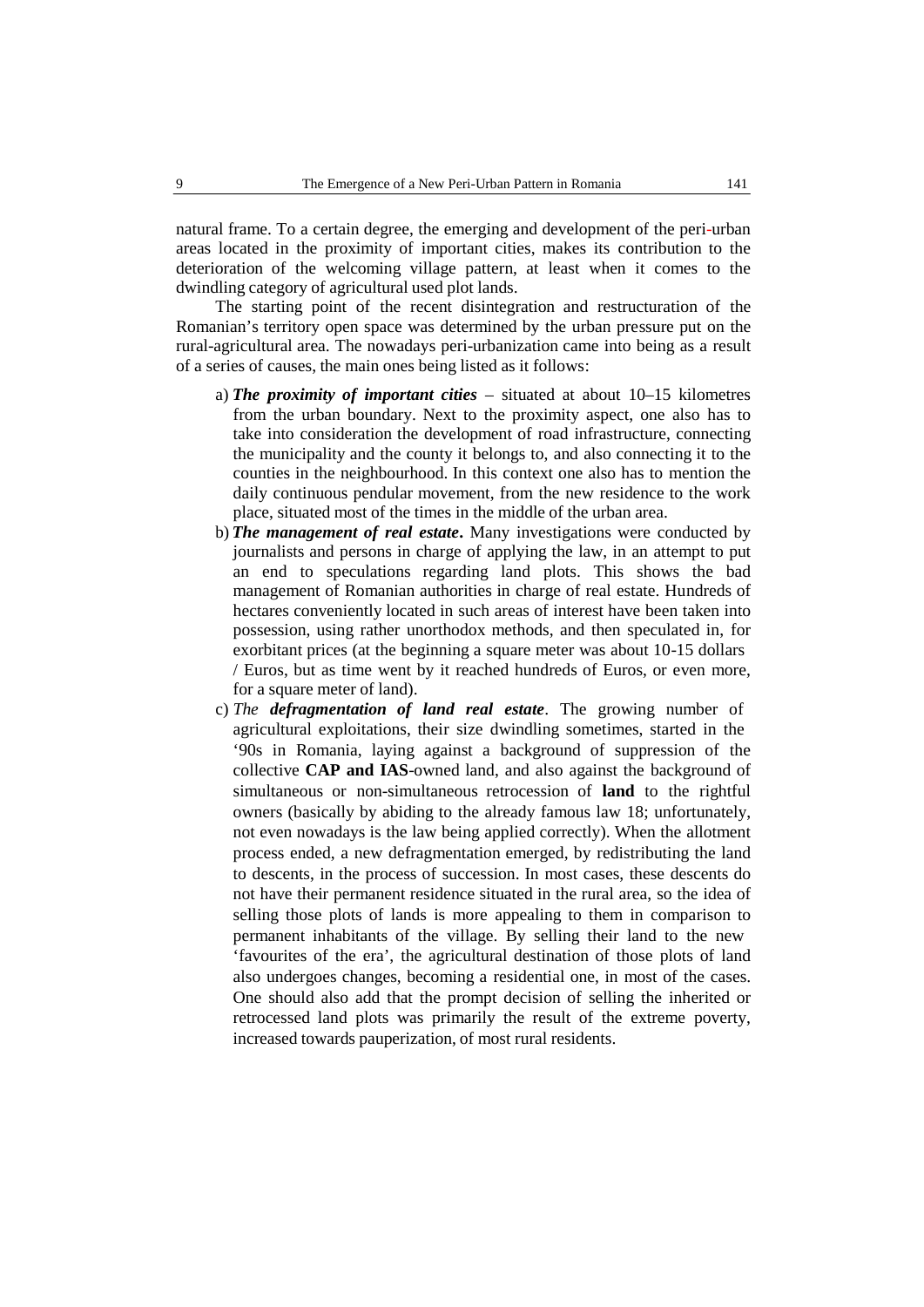d) *The technical-urbanized process of converting and kitting out the territory*. The already existing well-developed road infrastructure made its substantial contribution to the emerging and development of the new peri urban areas in Romania, and so did the numerous shopping centres or in bulk arcades built at the outskirts of big cities. These regional development centres also made their contribution to the increase of adjacent land price, as they seemed to be appropriate for turning them into permanent residences for the increasing number of members belonging to high and middle social classes.

All in all, one might conclude by asserting that the *flexibility and the variability* of the action system characteristic to *public and private actors* lay at the basis of the new unsettled communities. Spontaneous habitats, another name by which new peri-urban residential areas go, become specific living manners, with no previous existence in the national geographical space. They get to be circumscribed to certain realities that allow, despite being under compulsion themselves, actions of occupying the land, almost transgressing the law. Another common characteristic of the new peri-urban areas is the almost complete disappearance of agriculture – even the vegetable gardens turned into a dwindling minority, as the ornamental function rules over the productive one, unlike the way things used to be in the traditional village (vegetable gardens are rarely to be found, even when it comes to personal use).

#### **THE PLACE OF AGRICULTURE IN THE PROJECTS OF CONVERTING PERI-URBAN TERRITORIES**

As ithas been previously shown, in Romania, during the 90s, the occupying and extending of peri-urban areas within residential purposes turned into an unstoppable and difficult to control phenomenon. As a matter of fact, no administrative body and no institution holds exhaustive records, not to mention the lack of the skills needed in order to administrate these processes.

In order to find a remedy for these situations, the Romanian government should put into stage a whole battery of measures referring to territorial planning and regional development. The development and urbanism plans, at national or regional level, as well as laws aiming at protecting the plots of land used in agricultural purposes, from the pressure put on them by the urban invasion, are measures that were meant to be introduced in many European countries, by several governments, following one another. Countless cartographic files have been drawn and many airplane taken photos, joining a series of document analysis, in an attempt to use them as tools for solving the problems created by the urban pressure on agricultural plots of land. Unfortunately, the aims of all these projects could not be reached yet.There are numerous reasons that determined this semi-failure: the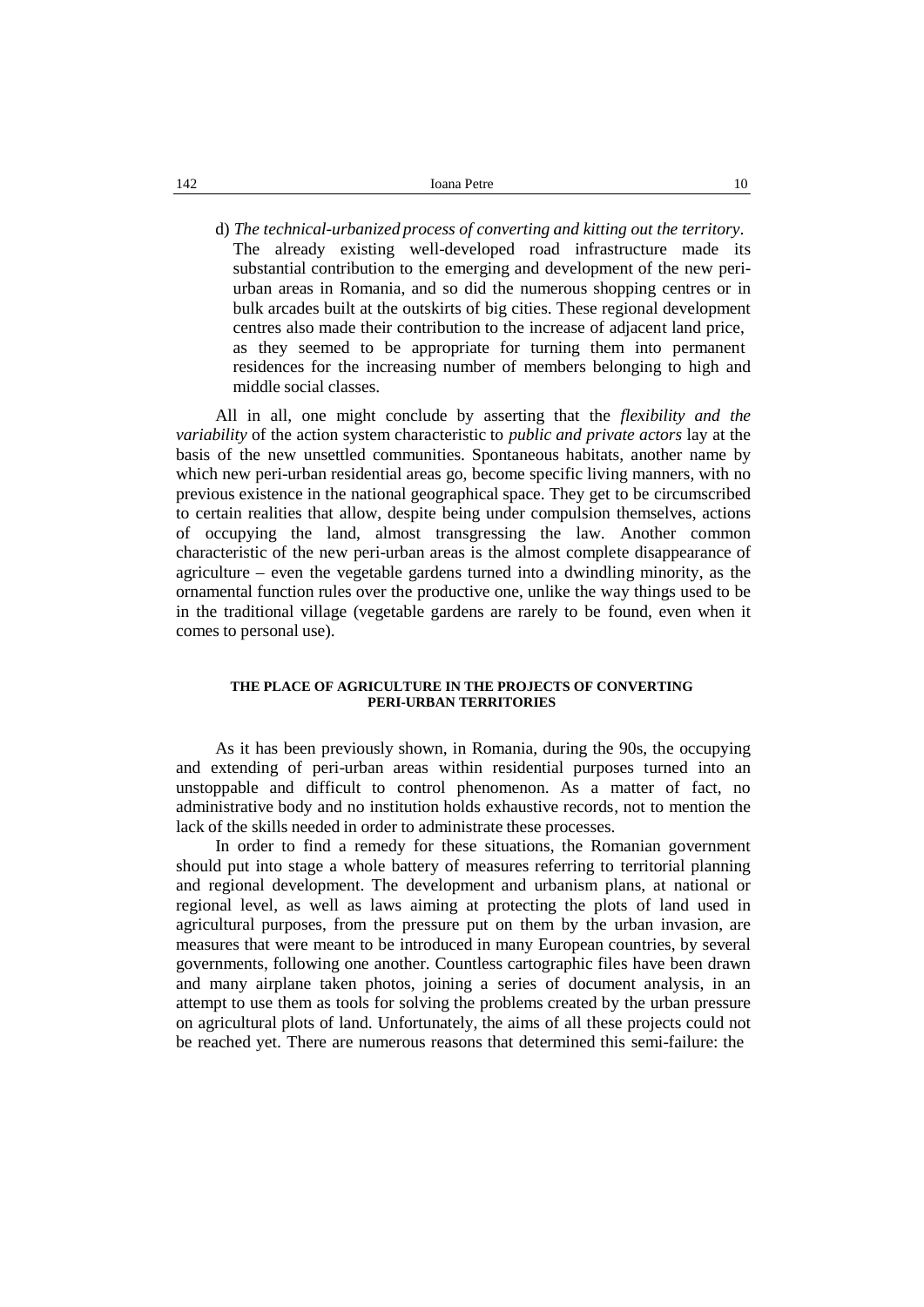incoherency between sectorial programs, the lack of permanent institutional landmarks to refer to (that might as well confer an operational character to all their decision), the refusal of certain local administrations to comply with these decisions, the relations between owners and lawyers or other people who are supposed to supervise the respect for the body of rules, who allow them and bring their contribution to transforming agricultural plots of land into building urbanized ones etc.

It takes an adjustment directed at the way of approaching the problems, in these respects:

- 1. switching the orientation from the logical pattern of activities regarding the putting to work of agricultural plots of land  $-$  to the drawing of large scale development lasting projects, in order to develop an area rich in landscapist and patrimonial values;
- 2. setting up realistically operational tools;
- 3. the control and permanent surveillance performed by local and regional authorities;
- 4. the exclusive centring of social habitats outside agricultural plots of land;
- 5. the increase of public awareness regarding the crucial importance of agricultural plots of land.

Putting to work the agricultural plots of land belonging to the peri-urban area comes as an urgent necessity, otherwise these areas are also going to gradually turn into pure displays of urbanism, qualitative restrictions of life that are to be found in a city included… It takes a revival of the collective consciousness in what the part of agriculture is concerned, when it comes to maintaining the balance between city life and countryside life ("*ville-campagne*") in an attempt to reduce the nowadays effects of mutilating the agricultural rural landscape. All in all, one has to conclude by saying that the evolution of the direction of peri-urbanism in Romania is not unique in Europe or worldwide. Many societies (in fact, most of them) have known similar evolutions, at least in what some sequences are concerned (*Moez Bouraoui, M. Si Saida Hammami, Melle*, 2005).

#### **REFERENCES**

- **Caruso, G., Peeters, D., Cavailhes, J., Rounsevell, M**. (2007). "Spatial configuration in a periurban city. A cellular automata-based microeconomic model", in *Regional Science and Urban Economics*.
- **Cavailhes, J**. (2002), "Marche foncier rural: entre l'agriculture et la ville", in *Etudes fonciers*, 100, 20–21.
- **Cavailhes, J**. (2004), "L'extension des villes et la periurbanisation", in *Ville et Economie*, Institut des Villes, La Documentation Francaise, pp. 157–184.
- **Cavailhes, J**. (2004). "La valeur du cadre de vie agricole dans le couronnes periurbaines", INRA, *Sciences Sociales*, 3/03, Janvier.
- **Cavailhes, J. (**2005), "Le prix des attributs du logement", in *Economie etStatistique*, 381–382, pp. 91–123.